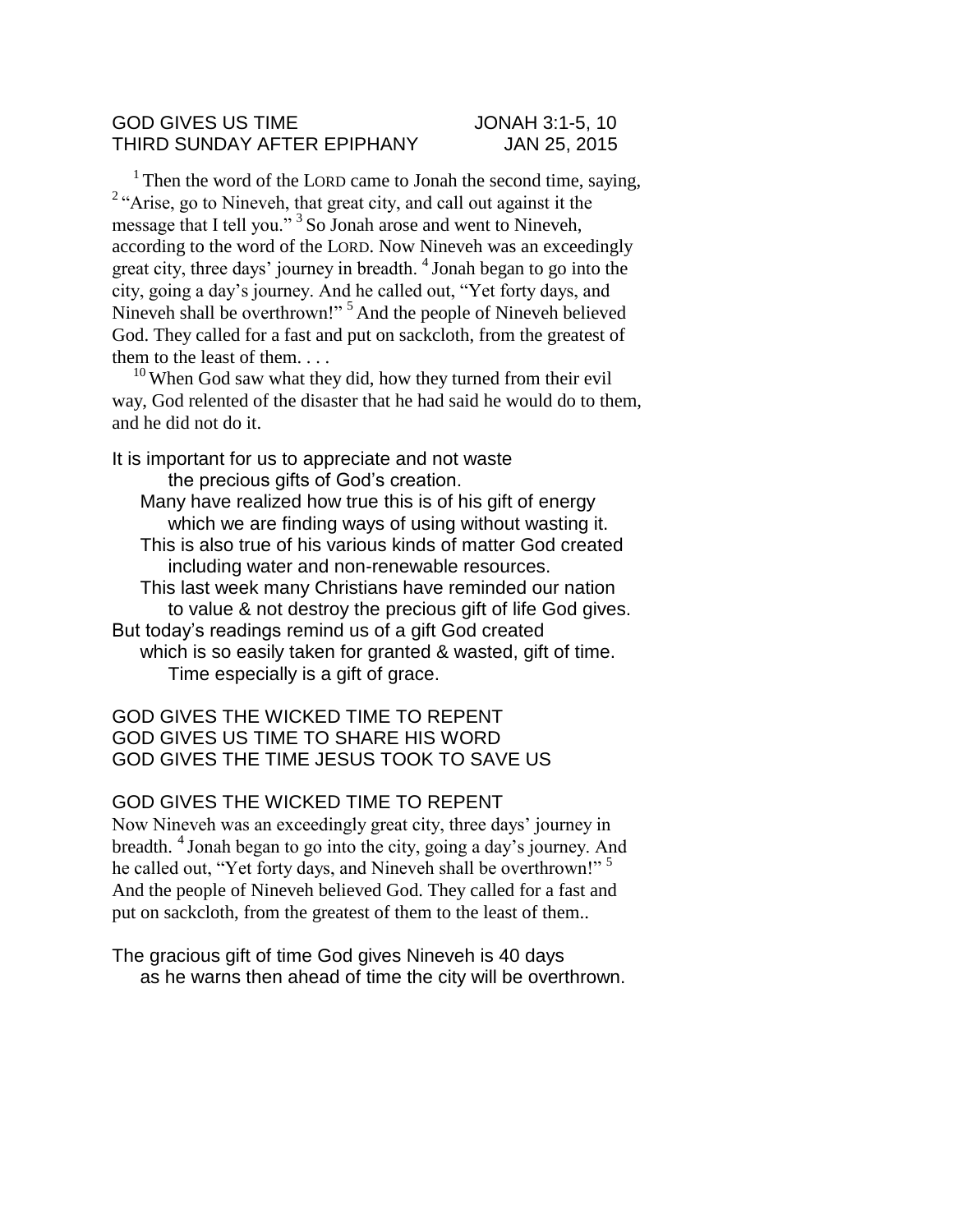The Bible word for "overthrown" is the same word used for the sudden destruction of Sodom and Gomorrah although we don't know how much preaching may have been done by Lot without giving time limit. So 40 days is a generously long grace period, much longer than it probably took people of Nineveh to totally destroy cities they attacked. The brutal and cruel ways the people of Nineveh tortured and slaughtered their enemies is almost unmatched in all of history far surpassing current residents in their neighborhood, the so-called Islamic State. But as terrible as it was, this great city was full of people, people, God tells Jonah later, that he pitied because they didn't know their right hand from their left. They didn't know right from wrong. and so original Hebrew of v. 3 says it was an exceedingly great city …to God. Reason God was upset was because he cared about them. So even Nineveh is given 40 days, Biblical period of time God uses to prepare and begin something new, like 40 days of rain causing the flood of Noah, 40 years Israel wandered on way to promised land, 40 days Jesus fasted and prayed in wilderness. which is where we get 40 days of Lent, a time to repent. We, too need to repent, not to take God's love for granted. otherwise, Jesus once warned, on judgment day the people of Nineveh will rise up to condemn us who have seen even more of God's grace than them. The people of Nineveh didn't waste any time. They almost immediately believed God. apparently not even needing the three days it would have taken Jonah to walk through it. The reference to those three days is a hint that even wicked Nineveh was more ready to repent than Jonah himself, who had to spend three days not in sackcloth but inside a fish in order to repent. of ignoring God's word to him and wasting the precious time God had given him to share his word with Nineveh.

GOD GIVES US TIME TO SHARE HIS WORD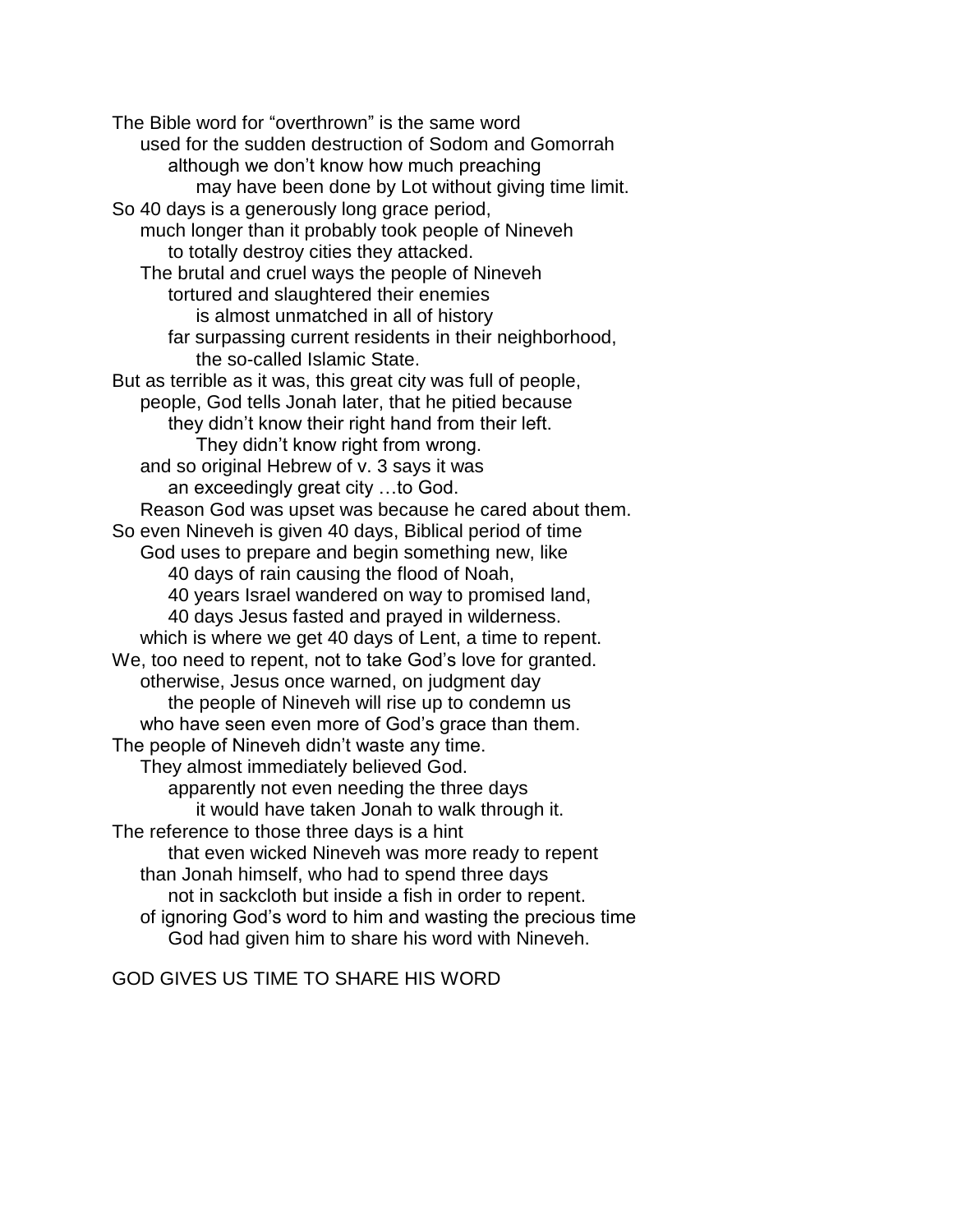$1$ <sup>1</sup> Then the word of the LORD came to Jonah the second time, saying, <sup>2</sup> "Arise, go to Nineveh, that great city, and call out against it the message that I tell you."<sup>3</sup> So Jonah arose and went to Nineveh, according to the word of the LORD.

v. 1 mentions the most precious kind of time God gives us: a second time - God's forgiveness gives us a fresh start. The familiar story of Jonah is about what happened first time God told Jonah to go to Nineveh and he ignored God's word and went the other way with a boatload of unbelievers who were almost all drowned in a storm until Jonah confessed that he, who should know better, was the one who ignored God and made him angry. Why did he do this? …because he was lazy? or afraid of them, or didn't think they would repent anyway? No, but because he knew God was loving and gracious and he was afraid they would repent. Think of a people group you consider nasty and don't like, maybe even a threat to your country and way of life. Do you feel like using your gifts, including taking your time to go tell them what God wants to do for them? If not, you have something in common with Jonah. He resisted going to Nineveh because he hated them and wanted them to die and go to hell forever. When we do not use the time and other resources God gives us to share his word with others, it is not just because we are lazy or don't think it is worth the effort but because this is what we have in common with Jonah. This is why Jonah himself needed to repent, and when he did, God brought him back from death in the belly of the fish and gave him the gift of more life and a  $2^{nd}$  time. This is why he went to Nineveh this time. Not just because he was afraid of what happened first time but because he saw the amazingly great, undeserved love and mercy of God for him personally. In Epistle, Paul says this is reason why he shared the gospel. Invitation in Gospel reading is to immediately follow in doing the same because this is our reason as well.

We use precious time we have to share God's word because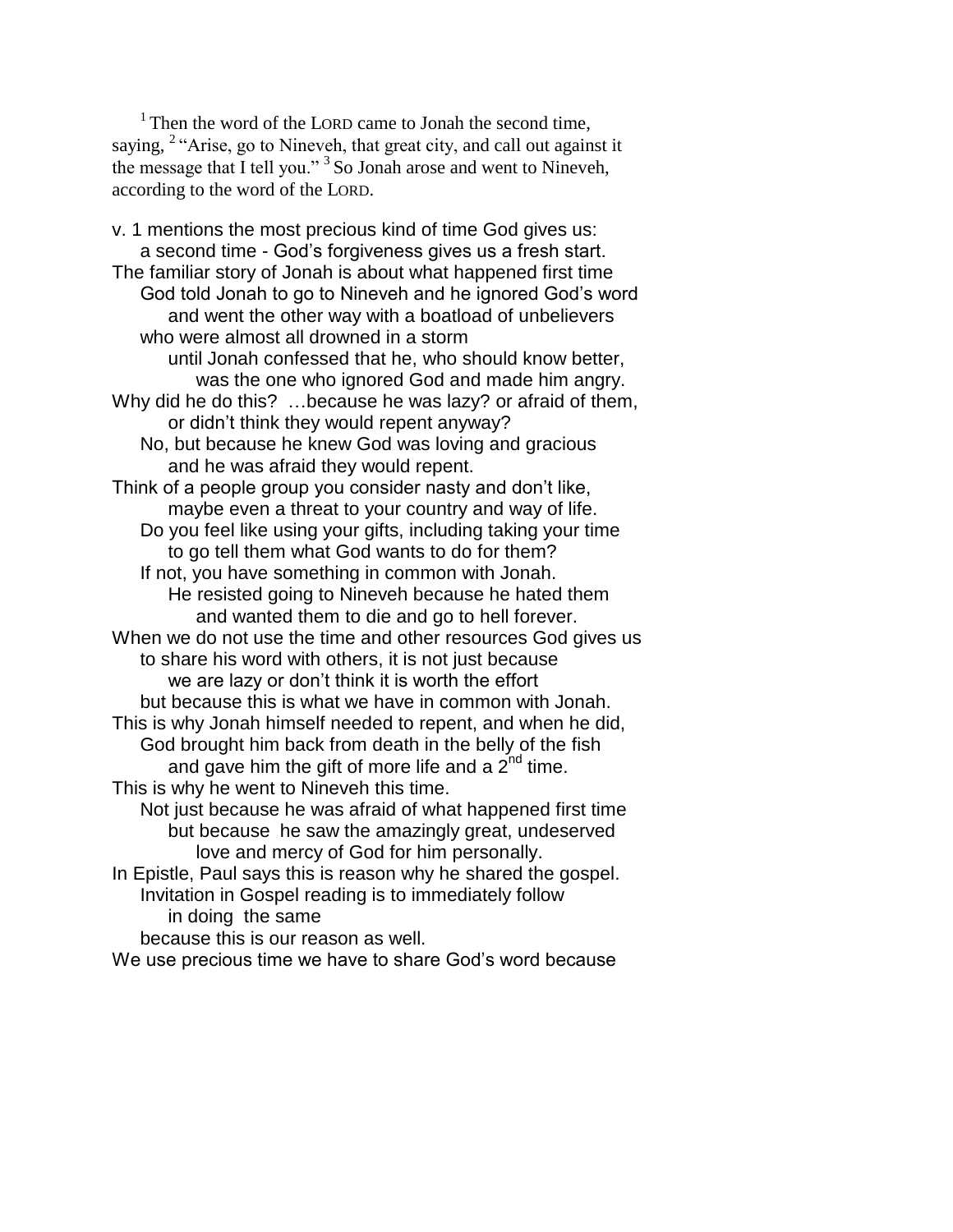## GOD GIVES THE TIME JESUS TOOK TO SAVE US

 $10$  When God saw what they did, how they turned from their evil way, God relented of the disaster that he had said he would do to them, and he did not do it.

v. 4 says that in 40 days Nineveh would be overthrown. God's word is always true and he always does what he says. But God always preserves a way for him to be merciful. Hebrew word for overthrown also means turned around. Nineveh was not overthrown because within 40 days it was turned around in repentance. so v.10 isn't saying God changed his mind but that he did what he really wanted to do all the time: save them from sin. This is why Jesus came into the time he created, and spent time of his life on earth with us. The time of the church year, pictured by the symbols on the posts of the communion rail reminds us of this. Candles on Advent wreath remind of dark times in O.T. when God's increasing promises kept light of hope alive. Then, when time had fully come, God sent his son, born of a woman, born under the law, to redeem us. For 30 years he obeyed God's whole law in our place. From the time he was revealed by the star to the Wise Men to the time he was revealed & began his public ministry When the time was fulfilled, he spent 3 years revealing God God's grace by his teaching and miracles. During Lent, we repent of our sins as we remember how when his time had come, he suffered and died on the cross to pay for all of our sins - the real reason for his grace. Then, as Jonah came alive from 3 days in the belly of the fish, Jesus spent 3 days in the tomb and rose to life again so that we can be forgiven and given new life again. On the 4<sup>th</sup> Sunday of the Easter season, our church especially remembers how, as Good Shepherd who lay down his life for the sheep and took it up again, he leads us in the pastures of his word to God's house forever. At his ascension, he was taken out of sight but continues to watch over us & come to us in Holy Communion. God's grace continues as the time of the church goes on, Holy Spirit came at Pentecost to fill us with faith in his word & empower us to share greater message than Jonah had